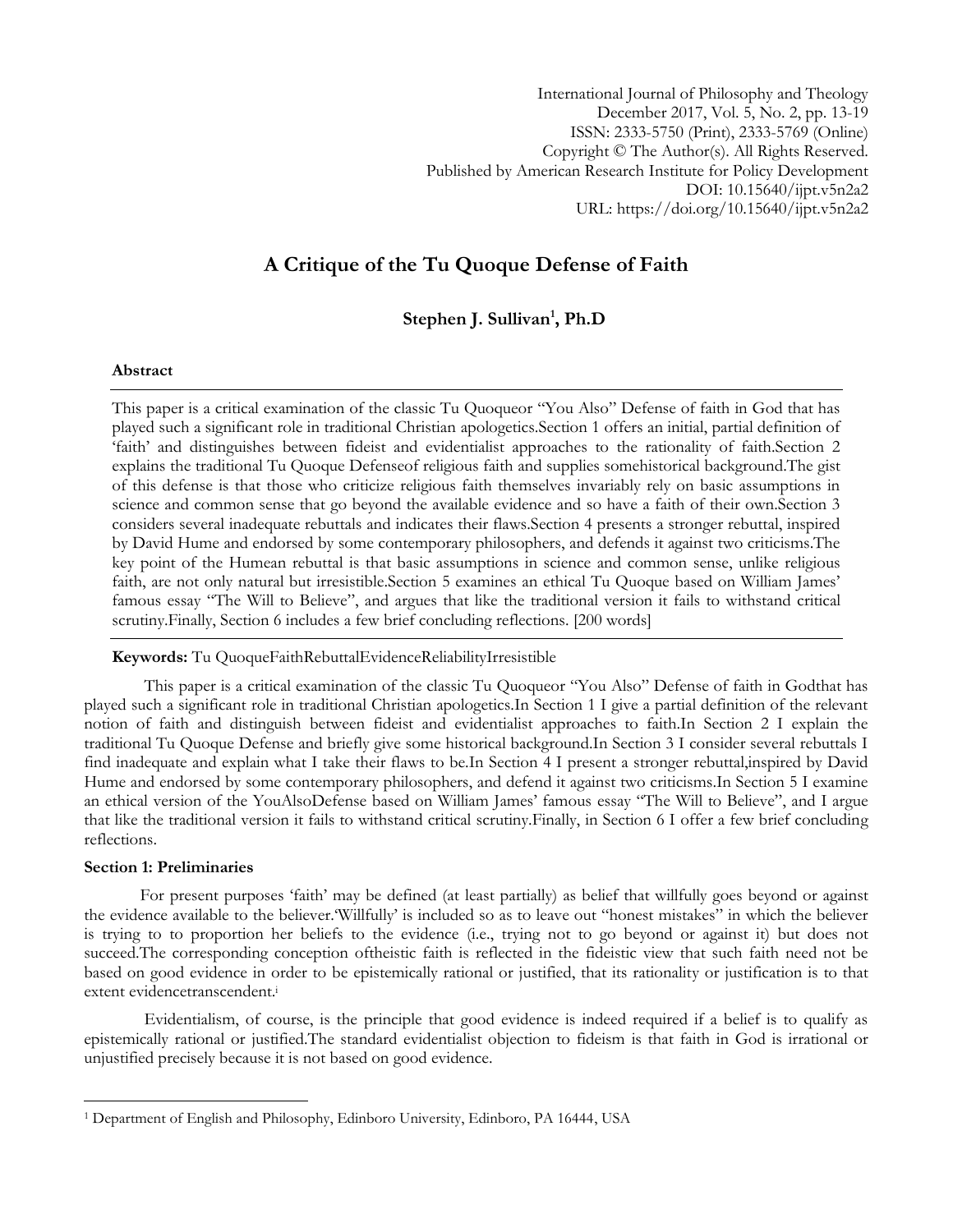The locus classicus of this criticism of faith is probably W.K. Clifford's famous essay "The Ethics of Belief", though his neglected essay "The Ethics of Religion" is also relevant (Clifford, 1999, Chs. 3-4; see Wood, 2002, Chs. 1-2 for a very thoughtful exposition and defense of Clifford's position).

## **Section 2: The Tu Quoque Defense Of Theistic Faith**

The traditional Tu QuoqueDefense (also known as the parity argument [Penelhum, 1983a, esp. p. 30]) is a fideistic reply to evidentialist critics of theistic faith: "*you also* have faith," they are being told.According to this defense, theistic faith is on an epistemic par with basic assumptions in science and common sense; thus evidentialist critics who accept these assumptions are being inconsistent, and so are illplaced to criticize faith in God for its evidence transcendence. Philip L.Quinn helpfully explains the relevant notion of epistemic parity in terms of epistemic permissibility: what proponents of the Tu Quoque Defense are asserting is that if basic scientific and commonsense assumptions are permissible despite the lack of good evidence for them, then so is theistic faith (Quinn, 1999, pp. 334-335).

Some recent proponents of the Tu Quoque Defense speak vaguely of foundational or ultimate commitments without identifying any in particular (Jensen, 2012; Jones, 2014).But most defenders are quite happy to give specific examples.Here's a fairly complete list, though induction probably comes up most often:

- (1) The intelligibility of nature (e.g., Einstein, 1954, p. 46; Davies, 2007).
- (2) The reliability of inductive inference (e.g., Demos, 1961, pp. 133134).
- (3) The reliability of the scientific method (e.g., Tillich, 1957, pp. 8, 33; cf. 40, 93, 126127)
- (4) The reliability of sense perception, or the existence of the external world.
- (5) The reliability of memory (e.g., Demos, 1961, pp. 132-133).
- (6) The existence of other minds (e.g., Demos, 1961, p. 132; Plantinga, 1967, Pt. III).
- (7) The trustworthiness of one's friends and personal relations (James, 1969, pp. 208-209).
- (8) The truth or reasonableness of one's worldview (e.g, Tillich, 1957, pp. 6263, 9093, 120, 124).
- (9) The validity of one's "ultimate concern" (Tillich, 1957, pp. 16, 106107, 114, 126127).

The Tu QuoqueDefense dates back to the period of the Patristic Church fathers; according to John Hick, the first Christian apologist to give it was Origen, and he was followed by Arnobius (Hick, 1974, pp. 5455n.).In the early modern period, Christian apologists such as Pierre Bayle and Michel de Montaigne made a related use of skepticism in emphasizing the need for faith in order to overcome the severe limits of human reason (Penelhum 1983a and 1983b).In the late 19<sup>th</sup> and 20<sup>th</sup> centuries notable Tu Quoque defenders have included William James, Arthur Balfour, G.M. Gwatkin, Alan Richardson, Karl Heim, David E. Roberts, Paul Tillich, Alisdair MacIntyre, Raphael Demos, Alvin Plantinga, Paul Davies, Karen Armstrong, Stanton L. Jones, and Robert Jensen, among many others.<sup>ii</sup>In recent decades it seems to have become a staple of nonacademic Christian apologetics.

#### **Section 3: Some Unconvincing Rebuttals**

The first flawed rebuttal comes from Brooke Noel Moore and Richard Parker, the authors of a very popular beginninglogic text.They maintain that the Tu Quoque Defense commits a version of the *ad hominem* fallacy:it infers the correctness of belief in God from the inconsistency of evidentialist critics regarding the rationality of faith in God vs. the rationality of their own secular faith(Moore and Parker, 2012, pp. 211-213; faith in God is my example, not theirs).I agree with Moore and Parker that this inference is invalid, but I don't believe that YouAlsoapologistsneed be guilty of committing it.The point of the defense is to offer a challenge to evidentialist critics of faith:either give up the basic assumptions they accept in science and common sense (which would be no mean feat) or admit that faith in God can be rational even in the absence of good evidence.This sort of challenge is a common dialectical strategy in philosophy and other forms of inquiry; as long as its limits are understood, there is nothing fallacious about it.

A very different and more sophisticated rebuttal emerges in W.W. Bartley's important book *The Retreat to Commitment*.If I understand Bartley correctly, he charges the YouAlsoapologist with presupposing a questionable, conditional form of foundationalism according to which a belief is rational or justified only if it is either self-justifying or based on other beliefs that justify it.Bartley's worry is that there aren't any self-justifying beliefs, so that we're stuck with arbitrary or irrational commitments in science, religion, and elsewhere.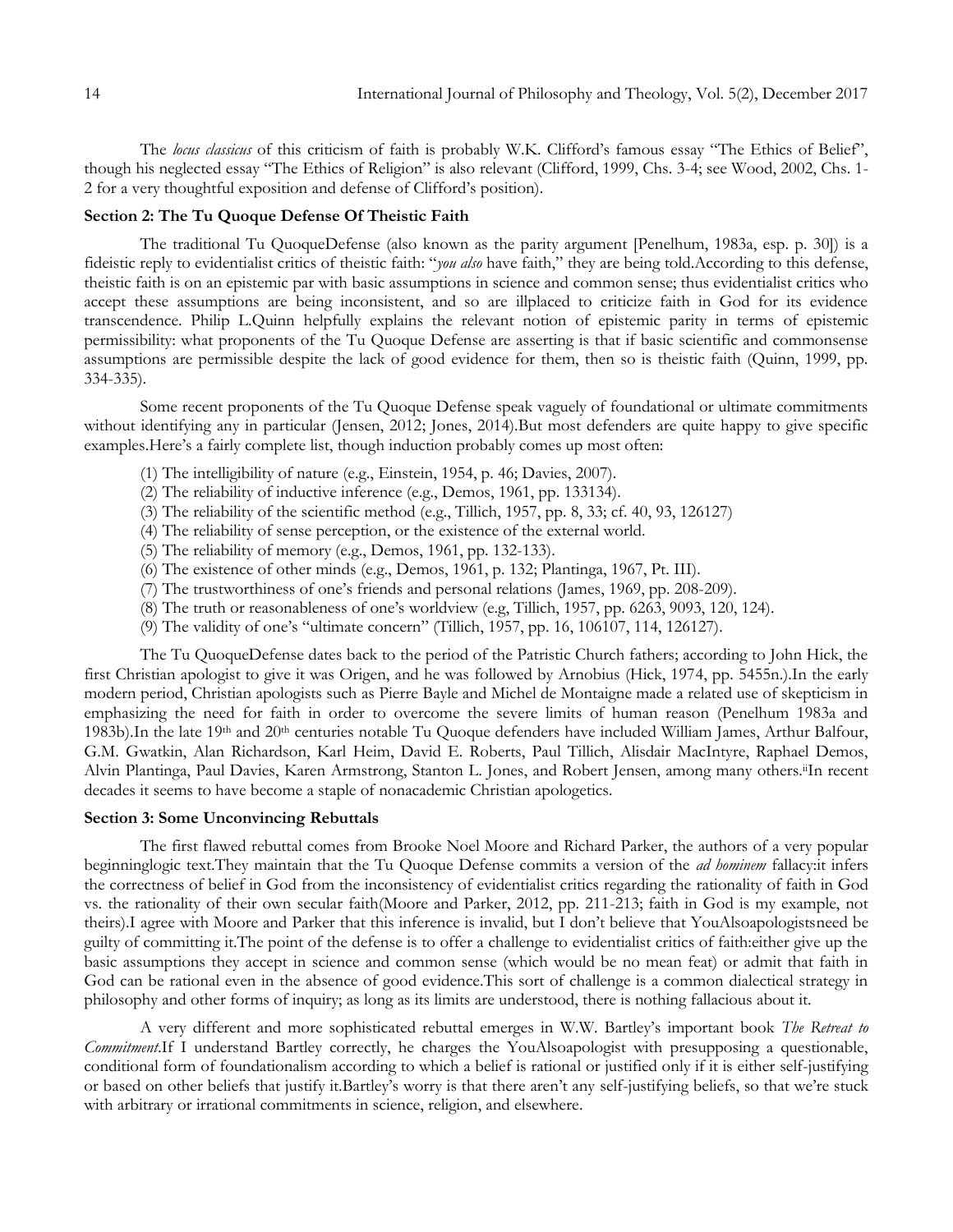## Stephen J. Sullivan 15

His solution is to dispense with justification altogether and to adopt a conception of rationality (influenced by Karl Popper) that identifies rational belief with belief that is held with a willingness to submit it to criticism and to revise or abandon it if it does not stand up to that criticism.(Bartley,1962, Chs. 4-5; see also Kaufmann, 1978, pp. 318- 322 on responsible ethical belief). I find this Popperian form of a responsibility- or virtue-oriented epistemology intriguing; but for all Bartley shows.

At least some religious believers can and do hold their *initially* evidence-transcendent faith in ways that make it responsive to *subsequent* criticism and counterevidence.Indeed Derek Stanesby argues quite plausibly that this is so (Stanesby, 1985, Chs. 2, 4).iiiThe third rebuttal is given by the eminent Victorian agnostic Thomas Henry Huxley. Huxley concedes that "the validity of all our [empirical] reasonings" depends on faith in induction, but claims that reason's need for initial faith doesn't establish faith's entitlement to dispense with reason (Huxley, 1948, p. 90).He is clearly right if he means 'dispense *altogether* with reason'; but as we have just seen, faith need not do any such thing. The fourth and final rebuttal, perhaps the most common one considered in this section, is that unlike theistic faith, the so-called faith embodied in scientific and commonsense assumptions is not genuine belief at all. Scientists use the intelligibility of nature as a provisional hypothesis or regulative principle useful for developing and testing other hypotheses (Mackie, 1982, p. 245; Hick, 1974, pp. 55-56). Somewhat similarly, we make and act on commonsense assumptions from practical necessity or usefulness, not because we believe them to be true (Huxley, 1948, p. 90; Clifford, 1999, p. 79; Wood, 2002, pp. 19-20). This practicality rebuttal seems to work well in some cases ofpersonal trust (Wood, 2002, p. 22; see 20-23 for excellent discussion of diverse cases of such trust).But I have my doubts about its ability to cope with other basic assumptions, such as the reliability of sense perception and memory. Surely we are fooling ourselves (except in special circumstances) if we say that we don't really *believe* that our senses and memory to function reliably much of the time.Indeed, this belief and comparable beliefs in the intelligibility of nature, the reliability of induction, and existence of other minds seem psychologically *irresistible*—a topic to which I shall return in the next section.

## **Section 4: A Stronger, Humean Rebuttal**

David Hume is wellknown for the view that belief in induction, though unjustifiable, is *irresistible or unavoidable* (at least outside the philosophical study)because "forced upon us by nature".ivHe seems to have held the parallel view about belief in the external world, based on the reliability of perception (Hume, 1977, Sec. 12).And the irresistibility ofbeliefs in the intelligibility of nature, the reliability of memory, and the existence of other minds seem to possess comparable plausibility (though the irresistibility of belief in other minds may need to be relativized to sane persons).Suppose these views are correct, as indeed Tu Quoqueapologists seem not to dispute.Then we have at last an epistemically significant difference between basic assumptions in science and common sense, on the one hand, and theistic faith, on the other:faith in God, unlike these assumptions, is not irresistible but optional (Hook, 1963, p. 242;Penelhum, 1983b, p. 311; Rescher, 1992, p. 265). <sup>v</sup>In fact, this appears to be Hume's position as well (Hume, 1963, pp. 31, 78,79, 81).vi

But *why* is this difference epistemically significant?The answer lies in the relevance of something like an epistemic "ought implies can" principle.As John W. Lenz points out in connection with induction (Lenz, 1966, 183-184), if a person cannot help holding the natural beliefs that we have identified with basic assumptions in science and common sense, then she cannot be blamed for doing so, and these beliefs cannot be criticized as epistemically unjustified.Indeed it seems reasonable to infer that the beliefs are epistemically permissible for her to hold (Quinn, 1991, p. 334).vii

It might be objected that the claim that beliefs in induction, perception, etc. are naturally irresistible is itself an empirical claim that presupposes the correctness or reasonableness of these very beliefs, so that it depends on circular reasoning. (See Flew, 1965, pp. 164, 167 on Hume's "skeptical solution" to the problem of induction.) But the irresistibility claim is not an attempt to refute skepticism about induction, the external world, etc.; it is a reply to YouAlso apologists for religious faith, who do not dispute this claim and who do share the natural beliefs in question.So in the relevant context there is no circularity problem.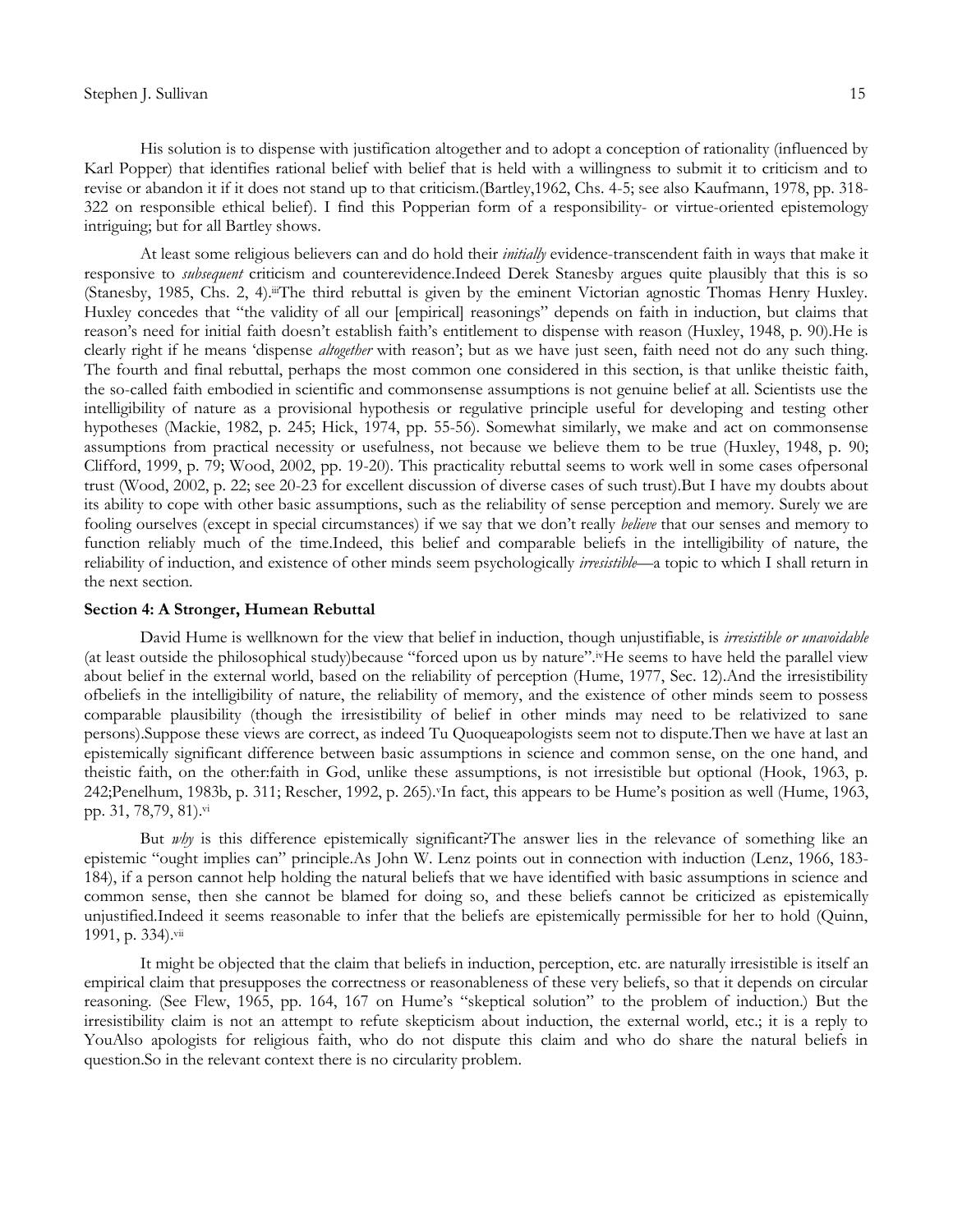A much stronger objection is that for many individuals faith in God is itself irresistible, at least once they have acquired it. The idea is not or at any rate need not be that they have a genetic predisposition to believe in God which compels them to do so once it is activated.viiIt is rather that their individual psychology makes it impossible for them to give up that belief, perhaps because of its crucial role in enabling them to meet vital psychological needs.ixI confess I am not sure what the best response to this objection is; but here are three possibilities.In the first place, we might relativize the notion of psychological irresistibility to the human species rather than to each individual, on the assumption that for most human beings at least in the modern era belief in God is optional rather than irresistible.But then the "ought implies can" principle must be relativized in the same way, and this is not easy to accept.

If an individual cannot do something, then intuitively or as a matter of common sense it seems clear that she should not be blamed for failing to do it, no matter how many others do possess the relevant ability.<sup>x</sup> In the second place, given that hundreds ofmillions of human beings do apparently lack faith in God,xithe burden of proof would seem to be on the critic of the Humean rebuttal to show that such faith is commonly irresistible for believers and not merely psychologically powerful.Othersurveys indicate that dozens of millions of American believers in God are *notabsolutely certain* of God's existence; their uncertainty suggests that faith in God is optional rather than irresistible for them.<sup>xii</sup> We might wonder how many other believers profess absolute certainty because this is what they think they are *supposed to say*, or because it is difficult for them to admit even to themselves that they have doubts.

In the third place, even if some believers in God dolack the ability to give up their faith, many do not.There is still a contrast, then, with universally irresistible belief (at least among sane people?) in the reliability of perception, memory, and induction.I favor a combination of the second and third responses to the irresistiblereligiousfaith objection to the Humean rebuttal to the Tu Quoque Defense of faith.But I hope the first response receives further consideration.

## **Section 5: Tu Quoque Redivivus: Theistic Faith And Moral Faith**

In this section I want to reformulate the evidencetranscendent character of theistic faith in Tu Quoqueapologetics in order to bring out a parallel with moral faith that was first suggested(to the best of my knowledge)by William James.Proponents of the Tu Quoque Defense grant that theistic faith is not foundationally justified:that is, it is neither selfjustifying nor immediately or noninferentially justified.They grant too that such faith by definition cannot be justified by deriving theistic conclusions from exclusively nontheistic premises.Now as James pointed out in effect, moral skeptics typically argue in his view correctly that moral beliefs are in the same boat: none are foundationally justified (*pace* ethical intuitionists) andin accordance with Is/Ought gap, a.k.a. Hume's Law none can be derived from exclusively nonmoral premises (*pace* ethical rationalists). He added that when we face moral questions we can't wait for justifications of our moral principles (James 1969, 207-208). So he has given us what amounts to an ethical version of the Tu Quoque Defense offaith in God (Mackie, 1982, pp. 206-208).xiii

This ethical version seems to me to be more powerful than the traditional version in two ways.First, moral beliefs do not appear to be irresistible or unavoidable, even outside the philosophical study:some people, such as (some) psychopaths and feral adults, seem to lack them.xivSo the Humean rebuttal of the traditional Tu Quoque Defense is no help now.Second,I tentatively agree with James thatmoral skepticism is irrefutable:in skeptical contexts in which all our moral beliefs are togetherin question, none of them are justified.xv Nevertheless I am not convinced by the ethical version of Tu Quoque*.*

The main reason is that although neither theistic faith nor moral faith is irresistible, they seem to differ in how close they come to irresistibility.As noted earlier, probably hundreds ofmillions of competent adults lack faith in God.But though there are many intelligent, competent ethical skeptics, they generally retain or endorse some moral beliefs even while denying the reasonableness and sometimes even the truth of those beliefs (e.g., Mackie, 1977, Part II; Mackie, 1982, pp. 206-207).It is apparently *only* (some?) psychopaths, feral adults, etc. who are devoid of conscience and so lack moral beliefs altogether.If moral faith—unlike faith in God--is resistable or avoidable only at the cost of serious psychological disorder or incomplete mental development, then surely the two kinds of faith are *not*  on an epistemic par.

I would add thatfor other reasons I doubt moral and religious skepticism are parallel after all, despite my concession two paragraphs ago.Let's distinguish two forms of moral skepticism, negative and positive.Negative skeptics say there is no good reason to assert that any moral belief is true; positive skeptics (such as Mackie, 1977, Ch. 1) say there is good reason to assert that all moral beliefs are false.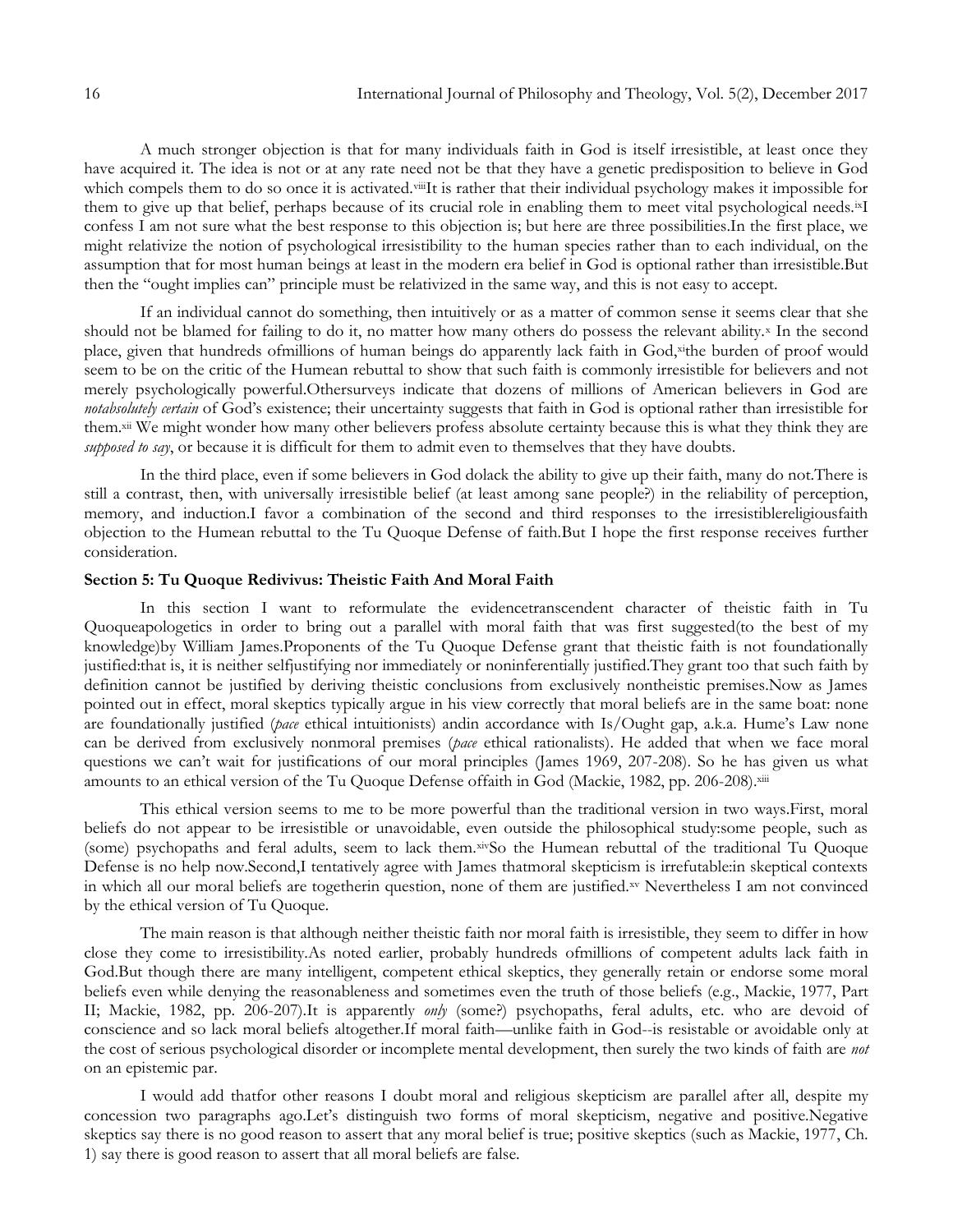I have granted the correctness of negative skepticism in skeptical contexts; I reject positive skepticism—and in particular Mackie's error theory—on grounds I cannot articulate here (Sullivan, 1990, Ch. 4).But I believe that there is significant though inconclusive evidence against supernaturalist religious belief, including faith in God—a topic, to be sure, for another occasion!

## **Section 6: Concluding Reflections**

I will close by making three points.The first is that Tu Quoque apologetics is a dubious venture.Any plausiblelooking version needs to appeal to secular forms of real or supposed faith that we find it very difficult to give up.But that very difficulty will then distinguish it from faith in God, which many people have succeeded in giving up or else have never possessed in the first place.

My second pointis that there may nevertheless be good *practical* reasons for some people to adopt theistic faith.I do not have in mind Blaise Pascal's attempt in his famous Wager (which I regard as something of an intellectual abomination) to show that nonbelievers in God suffer from severe practical irrationality.Instead, I am thinking mainly of cases in which some believers derive significant benefits (comfort, consolation, direction, etc.) from their faith,benefits they might well lack without that faith.

My last point is more complex, and I cannot begin to do it justice; so I offer it as a promissory note to a future paper.Some YouAlso apologists, such as Paul Tillich, speak of the *courage* supposedly involved in taking the leap of faith beyond the available evidence (Tillich, 1957, pp. 16-18, 101-103).But it seems to me that the kind of *moral* courage that manifests itself in intellectual integrity requires avoiding such leaps when it is psychologically and practically possible to do so.It is something like this on which evidentialists (especially W.K. Clifford and Allen W. Wood)have insisted in their longstanding debate with fideists about the rationality and morality of faith.We might call this *the courage to be without faith.xvi*

#### **Notes**

 $\overline{\phantom{a}}$ 

<sup>i</sup>I will put aside until Section 3 both the distinction between epistemic and practical rationality or justification. I will ignore altogether possible differences between rationality and justification (except for a passing reference in Section 3 to W.W. Bartley's rejection of the concept of epistemic justification and his focus on epistemic rationality). Finally, I should note that the Calvinist epistemology of Alvin Plantinga (Plantinga, 2000) treats some theistic beliefs as foundational and thus presumably as providing their own evidence.That implausible view is not my concern in the present paper.

iiI owe some of these references to Hick, 1974, pp. 54-55n. and Bartley, 1962, pp. 89-90n.

iiHick claims that religious believers hold their articles of faith not as provisional assumptions but as "unshakable dogma, able to absorb and reinterpret all adverse or seemingly contradicting circumstances" (Hick, 1974, pp. 55-56, quote at 56; cf. Flew, 1966, pp. 170-172 and Kaufmann, 1972, p. 115 on unfalsifiability).No doubt he is right about many believers, but surely he is wrong about others:some believers' faith is quite shakable, in some instances even to the point of abandonment.(See, e.g., Brenner, 1997 on Holocaust survivors and Tillich, 1957,pp. 16-22.)

ivSee, e.g, Hume, 1977, Sec. 5. The quote is actually from P.F.Strawson, who endorses this view (Strawson, 1958, p. 21).In the body of this paper I say 'the view' rather than 'Hume's view' because Hume exegesis is a tricky business.

vTerence Penelhum adds a further contrast between faith in God and common-sense faith:"faith [in God] is a state which it requires persistent efforts of attention and will to sustain, whereas (by definition)the convictions of common sense [grounded in nature] require compatible efforts of skeptical reflection to resist" (Penelhum, 1983b, p. 311).

viSuppose Tillich is right that faith in the sense of "ultimate concern" is an inescapable part of the human condition(Tillich, 1957, pp. 100-101, 106, 114).Then the same point applies to possessing faith in this sense, though which faith one possess may still be open for rational assessment.

viiThis inference depends on a deontic conception of epistemic justification.For the distinction between deontological and evaluative conceptions of justification, see Alston, 1989, Chs.4-5.

viii See Newburgh, D'Aquili, and Rause, 2002, for a defense of a biological approach to belief in God.Alvin Plantinga's "Calvinist epistemology" endorses a related view, grounded however in Christian theology rather than neurobiology (Plantinga, 2000, Pt. III).

ixMy former student Corbin S. Fowler has urged this point, and it is anticipated by H.L. Mencken in his essay "On Happiness" (Mencken, 2002).

<sup>x</sup>This claim may need to be qualified to take account of cases in which the individual's inability is the foreseeable result of her own past actions.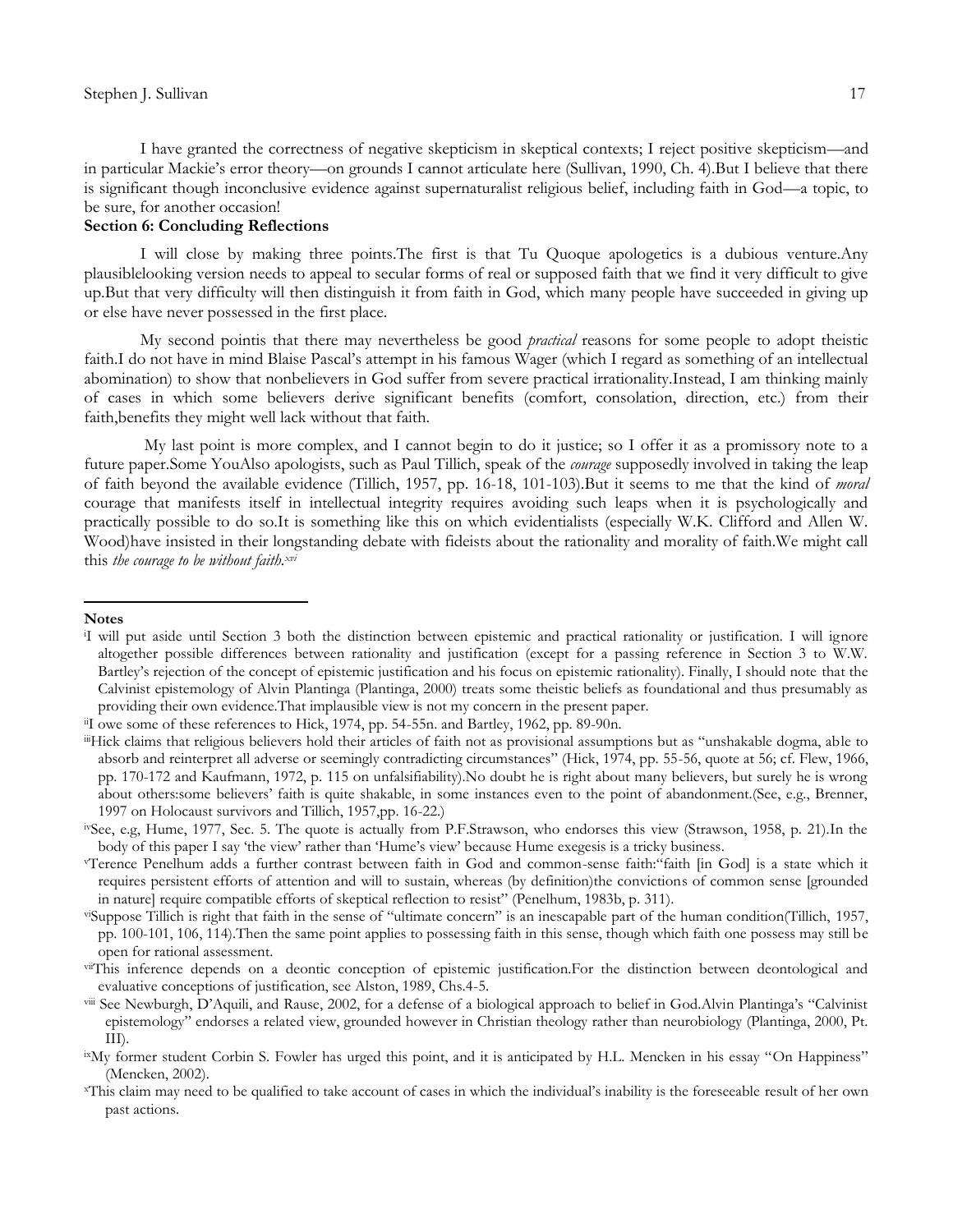- xiSociologist Phil Zuckerman argues using surveys from across the world that nonbelief in God is the fourth largest belief system, after Christianity, Islam, and Hinduism, and that there are roughly 500 million to 750 million nontheists in the world (Zuckerman, 2007).
- xiiAccording to the Pew Research Forum, in 2014 "63% of Americans [were] absolutely certain that God exists, down eight percentage points from 2007...."The figure was 66% for mainline Protestants (down seven points), 64% for Catholics (down eight points), 88% for evangelical Protestants, 89% for members ofhistorically black Protestant denominations, and 84% for Muslims. Education seems to matter too:66% of Americans without a college degree were absolutely certain of God's existence, while 55% of college graduates were not.So does age:the figures were 70% for Americans at least 65 years of age, 51% for those under 30.(Lipka, 2015). What to make of all this is an interesting question.

xiiiThere are also traces of an ethical Tu Quoque in Tillich's *Dynamics of Faith* (Tillich, 1957, pp. 40, 107-108).

xivPsychopathy in particular is a fascinating but difficult subject. For helpful discussion of this condition and its relevance to amoralism, see Sinnott-Armstrong, 2008, Chs. 3-4.

xvBut I do not believe that in ordinary, nonskeptical contexts this is the case (see (Sullivan, 1990, Ch. 4).

xvi I am, of course, playing on the title of Tillich, 1952.Let me add that if leaps of faith are truly unavoidable for us, as Tillich claims, then we don't seem praiseworthy for making them.

## **References**

Alston, W. (1989).*Epistemic Justification: Essays in the Theory of Knowledge.*Ithaca, NY: Cornell University Press.

Bartley III, W.W. (1962).*The Retreat to Commitment.*New York: Alfred A. Knopf, 1962.

Brenner, R.R. (1997).*The Faith and Doubt of Holocaust Survivors.*Northvale, NJ: Jason Aronson.

Clifford, W.K.(1999).*The Ethics of Belief and Other Essays.*Amherst, NY:Prometheus.

Davies, P. (2007, November 24).Taking Science on Faith.*New York Times.*Retrieved fromhttp://www.nytimes.com.

Demos, R. (1961).Religious Faith and Scientific Faith.In Sidney Hook (ed.),*Religious Experience and Truth:A Symposium.*New York:New York University Press.

Einstein, A. (1954).Science and Religion.*Ideas and Opinions.*New York:Crown.

Flew, A. (1965).Induction and Standards of Rationality. In Paul Edwards and Arthur Pap (ed.),*A Modern Introduction to Philosophy.*(Rev. edition.) New York:Macmillan.

Flew, A. (1966).*God and Philosophy.*New York:Delta.

Hick, J. (1974).*Faith and Knowledge.*(2nd edition.)Glasgow:Fontana.

Hook, S. (1963).*The Quest for Being and Other Studies in Naturalism and Humanism.*New York:Delta.

Hume, D. (1963).*Hume on Religion.*London:Fontana.

Hume, D. (1977).*An Enquiry Concerning Human Understanding.*Indianapolis:Hackett.

Huxley, T. H. (1948).Agnosticism.*Selections from the Essays of T.H. Huxley.*New York: Appleton–Century-Crofts.

James, W. (1969).The Will to Believe.*The Moral Philosophy of William James.*New York:Thomas Y. Crowell.

Jensen, R. (2012).Prophetic Politics:Charting a Healthy Role for Religion in Public Life.[online] Available:http://www.nationofchange.org/print/5606.

Jones, S. L.(2014, July 3).All Knowledge Starts Somewhere in Faith.*Chronicle of Higher Education.*Retrieved from http://www.chronicle.com.

Kaufmann, W. (1972).*Critique of Religion and Philosophy.*New York:Harper Torchbooks.

Kaufmann, W.(1978).*The Faith of a Heretic.*New York:Meridian.

Lenz, J. W. (1966).Hume's Defense of Causal Inference.In V.C. Chappell (ed.), *Hume:ACollection of Critical Essays.*Garden City, NY:Anchor.

Lipka, M. (2015).Americans' Faith in God May Be Eroding. [Online]Available:[www.pewresearch.org/fact](http://www.pewresearch.org/fact-tank/)[tank/2](http://www.pewresearch.org/fact-tank/)015/11/04/americans-faith-in-god-may-be-eroding/.

Mencken, H.L.(2002).*H.L. Mencken on Religion.*Amherst, NY:Prometheus Press.

Mackie, J.L.(1977).*Ethics:Inventing Right and Wrong.*London:Penguin.

Mackie, J.L. (1982).*The Miracle of Theism:Arguments for and against the Existence of God.* Oxford:Clarendon Press, 1982.

Moore, B. N. and Parker, R. (2012).*Critical Thinking.*(10th edition.)New York:McGraw-Hill.

Newberg, A., D'Aquili, E., and Rause, V. (2002).*Why God Won't Go Away:Brain Science and the Biology of Belief.*New York:Ballantine.

Penelhum, T. (1983a).*God and Skepticism.*Boston:Reidel.

Penelhum, T. (1983b). Skepticism and Fideism. In Myles Burnyeat (ed.), *The Skeptical Tradition.*Berkeley: University of California Press.

 $\overline{\phantom{a}}$